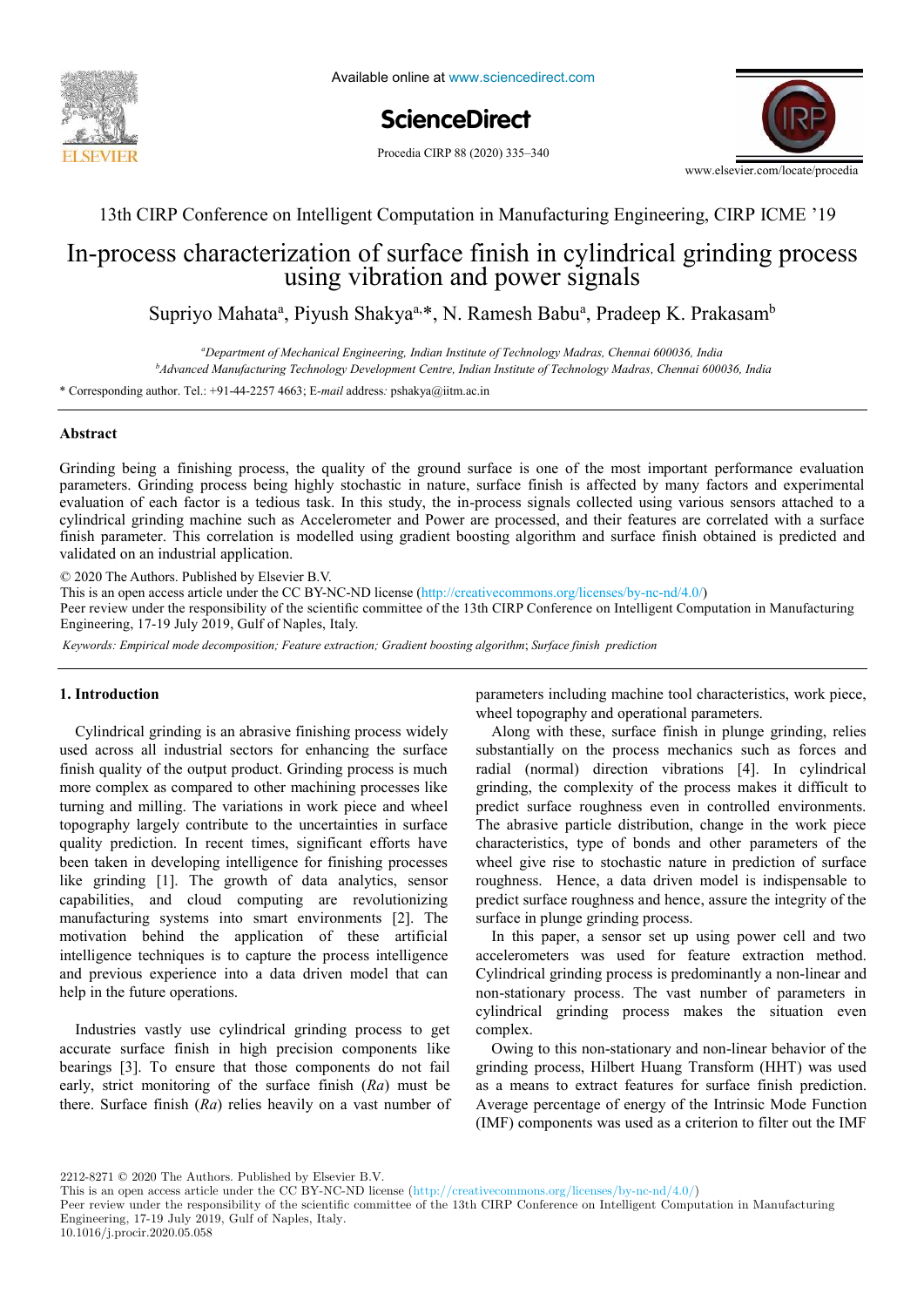components. Three IMF components were chosen by this criteria and features were extracted for surface roughness prediction. Apart from this, raw time domain parameters were also extracted from the power and acceleration signals to give as an input for surface roughness prediction by gradient boosting algorithm. To make the model robust, other algorithms like regression, artificial neural networks and support vector machines were also used. The best model was chosen based on least MSE and highest  $R^2$  value. A comprehensive introduction to HHT is given in section 2. The experimental details and feature extraction are presented in section 3. The data driven predictive model is given in section 4. Conclusions drawn are given in section 5.

#### **Nomenclature**

| ACC N      | Acceleration value in normal direction.    |
|------------|--------------------------------------------|
| ACC T      | Acceleration value in tangential direction |
| PE         | Percentage energy.                         |
| SD         | Standard deviation.                        |
| <b>SK</b>  | Skewness.                                  |
| Ra         | Surface finish in microns.                 |
| RF         | Roughing feed in mm/min.                   |
| <b>SFF</b> | Semi finish feed in mm/min.                |
| FF         | Finish feed in mm/min.                     |
| WS         | Wheel speed in m/s.                        |
| WoS        | Work piece revolutions per minute.         |
|            |                                            |

#### **2. Hilbert Huang Transform**

 Fourier analysis in general is used for studying the frequency distribution of the signal. However, Fourier transform is fruitful only for signals that are linear and stationary. Another tool, wavelet transform is a Fourier analysis where the window size can be adjusted. Wavelet analysis is suitable for non-stationary and linear analysis [5]. The HHT method is more suitable for analyzing nonstationary and non-linear signals like grinding signals. The analysis comprises of two steps: (1) Empirical Mode Decomposition (EMD) and (2) the Hilbert transform.

 The objective of EMD is to pull out each mode of oscillation from a set of time series data. Through the empirical mode decomposition of the signal, a finite number of intrinsic mode functions (IMF) can be obtained upon which Hilbert analysis is done. An IMF is defined by a function having the identical number of zero crossings and extremums, and also having symmetric envelope defined by the local extremums [6].

 Since the EMD analysis method is based on the data, it is an intuitive and adaptive method [6]. Also, it is computationally less expensive since it does not involve time taking operations like convolution.

 Through the application of the Hilbert transform, the IMFs are able to give instantaneous frequencies in time space which is better than the Fourier transform. The energy distribution in frequency space is not meaningful in Fourier transform for signals which are not stationary and linear. In this regard HHT give meaningful instantaneous frequency resolutions in comparison to Fourier and wavelet transforms.

 In this study EMD analysis has been used upon vibration signals of grinding which are typically stochastic signals. The parent vibration signals are broken down into a finite number of IMFs in localized time space in the order of decreasing frequency and energy content in comparison to the parent signal. Consecutively, time domain features are extracted from each IMF which are discussed in details in section 3.

#### **3. Experimental Setup and Feature Extraction**

 For performing the experiments, an MGTL make plunge grinding machine was used. Apart from power cell, two accelerometers of specifications as mentioned in table 1 were used which were placed on the tailstock spindle in the in-feed direction  $(X \text{ axis})$  along with the tangential direction  $(Y \text{ axis})$ as shown in Fig. 1. The setup of the power cell is shown in Fig. 2. The grinding wheel and work piece details are mentioned in table 2.

| Type          | Make          | Number | Sampling<br>Frequency<br>(Hz) |
|---------------|---------------|--------|-------------------------------|
| Accelerometer | Dytran 3055B2 | 2      | 10000                         |
| Power Cell    | Load Control  |        | 67                            |
| <b>DAO</b>    | NI 9234       |        |                               |
| <b>DAO</b>    | NI 9205       |        |                               |

| Table 2. Wheel and work piece details. |  |  |  |  |  |
|----------------------------------------|--|--|--|--|--|
|----------------------------------------|--|--|--|--|--|

| Specifications  |                                  |                          |                   |
|-----------------|----------------------------------|--------------------------|-------------------|
| Grinding wheel  | A80L5V                           | Maximum<br>cutting Speed | 45 <sub>mps</sub> |
| Work piece      | <b>EN 31</b>                     | Hardness                 | $60$ HRC          |
| Dressing cutter | Blade type<br>diamond<br>dresser | Width of<br>dresser      | 0.9 <sub>mm</sub> |

#### *3.1 Design of experiments*

Typically, a grinding cycle consists of consecutives phases of roughing, semi finishing, finishing and spark out [7]. In this study, the three levels of variation of the operational parameters are given in table 3.

Table 3. Levels of operational parameters.

|         | WS |                 | RF SFF FF |      | WoS |
|---------|----|-----------------|-----------|------|-----|
| Level1  | 25 | 0.4             | 0.2       | 0.01 | 100 |
| Level 2 | 35 | 0.8             | 0.3       | 0.02 | 200 |
| Level 3 | 45 | $1.2 \quad 0.4$ |           | 0.03 | 300 |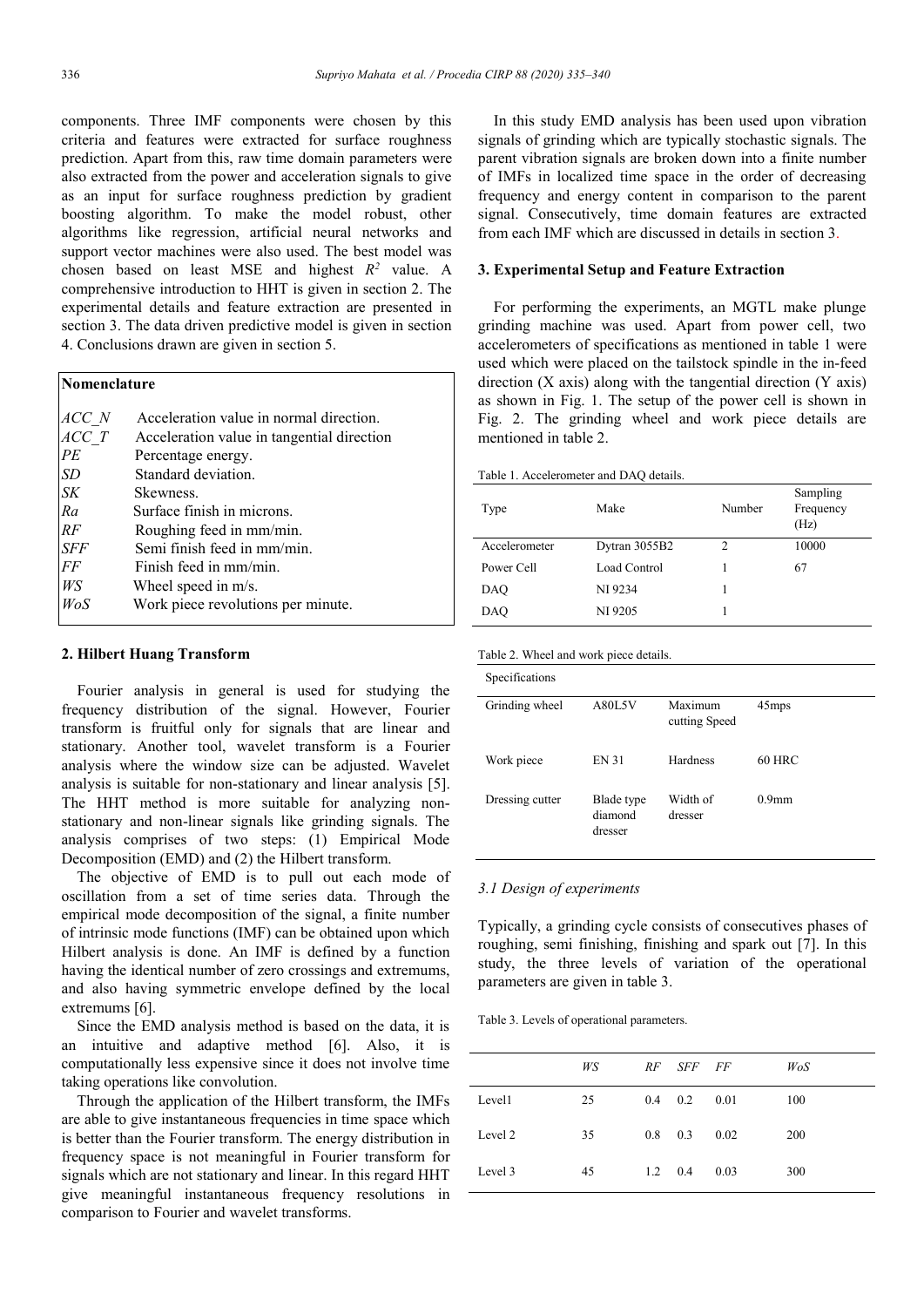

Fig. 1. Placement of accelerometers.



Fig. 2. Power cell.

#### *3.2 Signal acquisition*

 The independent parameters in the grinding cycle (Feed rates) were designed in such a way that the cycle time lasted 10 seconds. Power signals were acquired at sampling frequency of 67 Hz, whereas vibration signals in the normal and tangential direction were acquired at a frequency of 10 kHz. Surface roughness (*Ra*) was noted after consecutive phases of grinding cycle using roughness profilometer. The schematic diagram of signal collection system is shown in Fig. 3.



Fig. 3. Schematic setup of data acquisition.

#### *3.3 Feature extraction*

 Feature extraction is an integral step through which the dimensionality of the parent signal is reduced. The whole signal is converted into features of numerical values that represents the original signal as shown in table 4. The feature extraction has been done in two stages: a) Raw time domain parameters of the parent signals, b) Time domain parameters of the IMFs of the vibration signals. It can be seen from Fig. 4 that the energy of the signal is dominantly present on IMF 1 to IMF 3. So, IMF 1 to IMF 3 were chosen for further feature extraction of their marginal spectra. The original signal and the overlap of IMF 1, IMF 2, IMF 3 and IMF 10 on parent signal are portrayed in Fig. 4.



Fig. 4b. Overlap of IMF 1 and parent signal.



Fig. 4c. Overlap of IMF 2 and parent signal.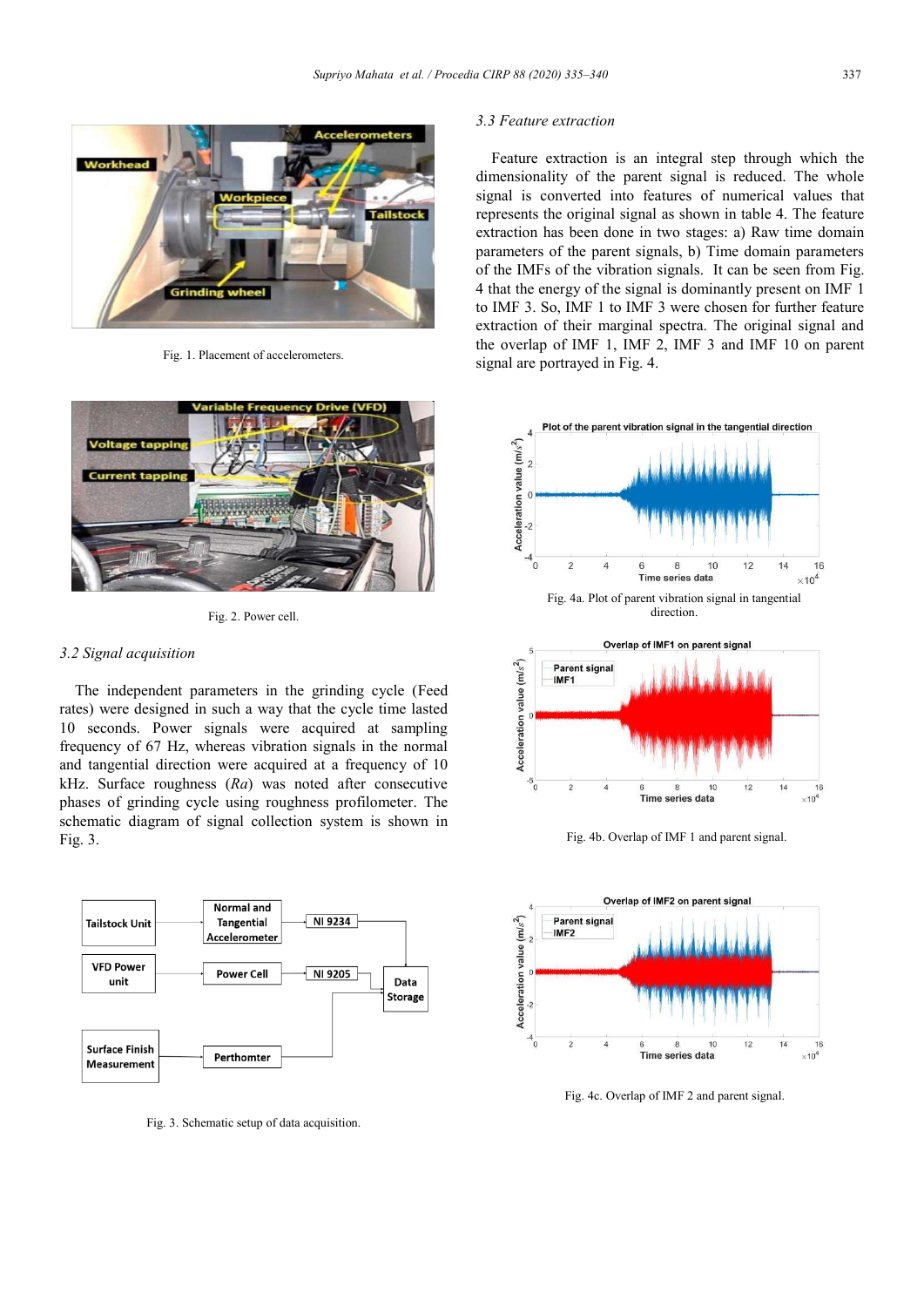

Fig. 4d. Overlap of IMF 3 and parent signal.



Fig. 4. Parent signal and overlap of IMF signals on parent signal (*RF*=1.2mm/min, *SF*=0.4mm/min, *FF*=0.03mm/min, *WS*=45m/s, *WoS*=300RPM)

Table 4. Time domain features.

Formula

Time Domain

| Features                |                                                                           |
|-------------------------|---------------------------------------------------------------------------|
| Mean                    | $\mu = \frac{1}{N} \sum_{i=1}^{N} x(i)$                                   |
| <b>RMS</b> [8]          | $X_{rms} = \left[\frac{1}{N} \sum_{i=1}^{N} x(i)\right]^{0.5}$            |
| Variance <sup>[8]</sup> | $X_{\text{variance}} = \frac{1}{m-1} \sum_{i=1}^{N} (x(i) - \mu)^2$       |
| Skewness [8]            | $X_{\text{skewness}} = \frac{1}{N} \sum_{i=1}^{N} (x(i) - \mu)^3$         |
| Kurtosis <sup>[8]</sup> | $X_{\text{kurtosis}} = \frac{1}{N} \sum_{i=1}^{N} (x(i) - \mu)^4$         |
| Energy [9]              | $X_{\text{energy}} = \sum_{i=1}^{N} (x(i)^2)$                             |
| Percentage Energy       | $X_{\text{i percent energy}} = X_{\text{ith energy}} / X_{\text{energy}}$ |



### **4. Surface Roughness (***Ra***) prediction**

 A data driven model is made by using data from three sensors, a power cell and accelerometers in normal and tangential directions. The feature extraction process is divided into two stages. In the  $1<sup>st</sup>$  stage, raw time domain parameters are extracted. In the  $2<sup>nd</sup>$  stage, time domain features of the marginal spectra of the consecutive IMFs of the vibration signals are extracted. It may be noted that the time domain parameters of the marginal spectra of the consecutive IMFs of the power signals are not extracted since the sampling rate was low (67 Hz). In addition to the features extracted from these two stages, the operational parameters of the grinding cycle: roughing feed, semi-finishing feed, finishing feed, work speed and wheel speed are included in the model for prediction of surface roughness *Ra*. In total 59 features (18 raw time domain features, 36 time domain features of the marginal spectra, 5 for operational parameters) were used to make the data driven model. To avoid the problem of over fitting, the number of features need to be reduced.

Random forest classifier has the capability to rank significance of features [10]. The importance of a particular feature is measured by a parameter called Gini index. While perturbing a feature, if the decrease in the Gini index is high, it depicts the significance of that particular feature.

Random forest classifier is applied to our data set consisting of 59 features to get the relatively important features. The results of the random forest classifier are shown in Fig. 5. In the figure, the features are arranged in the decreasing order of their relative importance. Based on relative importance, 12 features are further chosen for surface finish prediction. The list of 12 features which are further used for surface finish prediction are listed in table 5. These 12 features contain both the time domain parameters of the raw signals and the time frequency domain parameters of the marginal spectra of the IMFs of the vibration signals.



Plot of relative importance of features based on random forest

Fig. 5. Plot of the relatively importance of the feature set.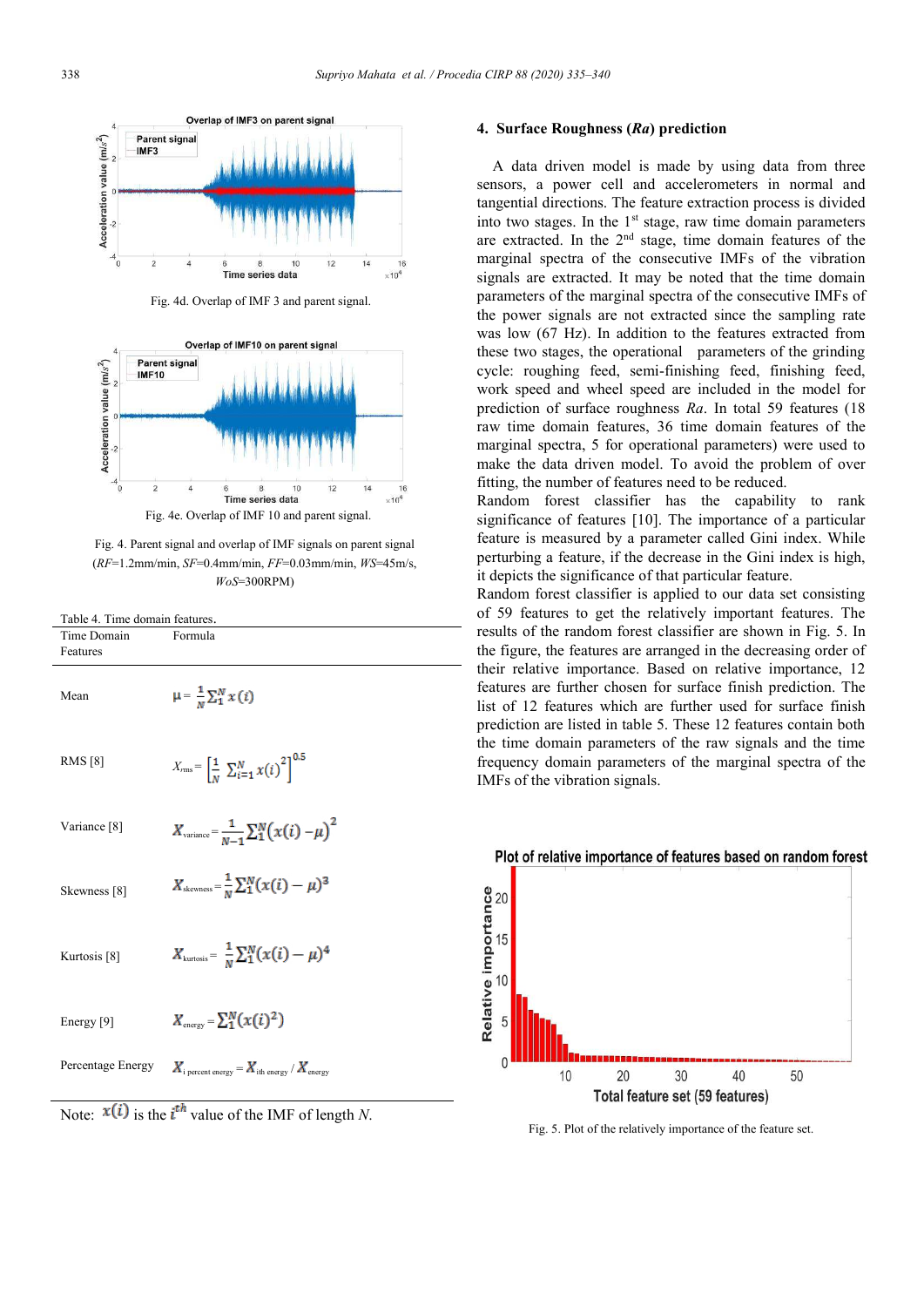Table 5. Relatively important features along with their rank.

| Time Space and Rank  | Time Frequency Space and Rank                                   |
|----------------------|-----------------------------------------------------------------|
| Mean of $ACC$ $N(1)$ | <i>PE</i> of IMF3 of <i>ACC</i> T (6)                           |
| Mean of $ACC$ $T(2)$ | Mean of IMF2 of $ACC$ N(7)                                      |
| Mean of Power<br>(3) | Mean of IMF1 of $ACC$ $T(8)$                                    |
| SD of ACC N<br>(4)   | RMS of IMF1 of $ACC$ N(9)                                       |
| SD of Power<br>(5)   | RMS of IMF3 of $ACC$ N(10)                                      |
|                      | SK of IMF3 of <i>ACC</i> N<br>(11)                              |
|                      | SK of IMF1 of <i>ACC</i> T<br>(12)                              |
|                      | Note: These are relatively important 12 features for prediction |
| of Ra                |                                                                 |

The complete flowchart for predicting surface finish in this data driven model is shown in Fig. 6.

 Gradient boosting is a popular ensemble learning method for regression or classification. Gradient boosting algorithm differs from the random forests in the manner in which they are built. The gradient boosting algorithm generates one tree at a time, where each new tree generated helps to alleviate errors made by previously trained trees. The gradient boosting algorithm was applied to this data set for surface roughness prediction. If the parameters are tuned properly, the gradient boosting algorithm have proven to give less Mean Square Error (MSE) than other tree-based methods for predicting the presence of tree species [11], which is a comparison in real life application. In regard to scaling to a large number of features, gradient boosting gives much better performance than random forests [12].

 The gradient boosting algorithm for surface roughness prediction was applied to two different data sets for surface finish prediction. The first data set only consisted of the time domain parameters of the raw signals among those 12 dominant features from the random forest classifier as shown in table 5. The time domain parameters of the marginal spectra of the IMFs are not considered in this case.



Fig. 6. Surface finish prediction methodology.

The model can predict  $Ra$  with  $R^2$  values exceeding 48% with cross validation. The plot of the predicted values versus the actual values of the surface finish are shown in Fig. 7a.

In the 2<sup>nd</sup> stage, the data set for prediction consisted of both the raw time domain features of the power and vibration signals along with the time domain features of the marginal spectra of the vibration signals as shown in table 5. The feature vector contained the 12 dominant features obtained from the random forest classifier. In this case the model can predict surface finish with  $R^2$  values exceeding 88% with cross validation. The prediction accuracy increased substantially after including the time domain features of the marginal spectra. The plot of the predicted versus actual values of the surface finish are shown in Fig. 7b.

 The model with gradient boosting algorithm was not the only model used for surface finish prediction. Other algorithms such as linear regression, multiple regression, support vector machine (SVM), artificial neural networks (ANN) were used for surface finish prediction. In all the models, the dominant 12 features obtained from the random forest classifier were used for surface finish prediction. Other algorithms were applied since such approach would give us a detailed and an exhaustive approach regarding the best algorithm that can be used for prediction.

The model with the best  $R^2$  value (statistical coefficient) and the least mean square error (MSE) was chosen as the best model for prediction. The gradient boosting algorithm proved to be the best model with  $R^2$  values exceeding 88% with cross validation. The methodology to obtain the best algorithm model is shown in Fig. 8. And the comparison bar graph for the various algorithms are shown in Fig. 9.



Fig. 7a. Plot of predicted vs actual Ra in microns.



Fig. 7b. Plot of predicted vs actual Ra in microns.